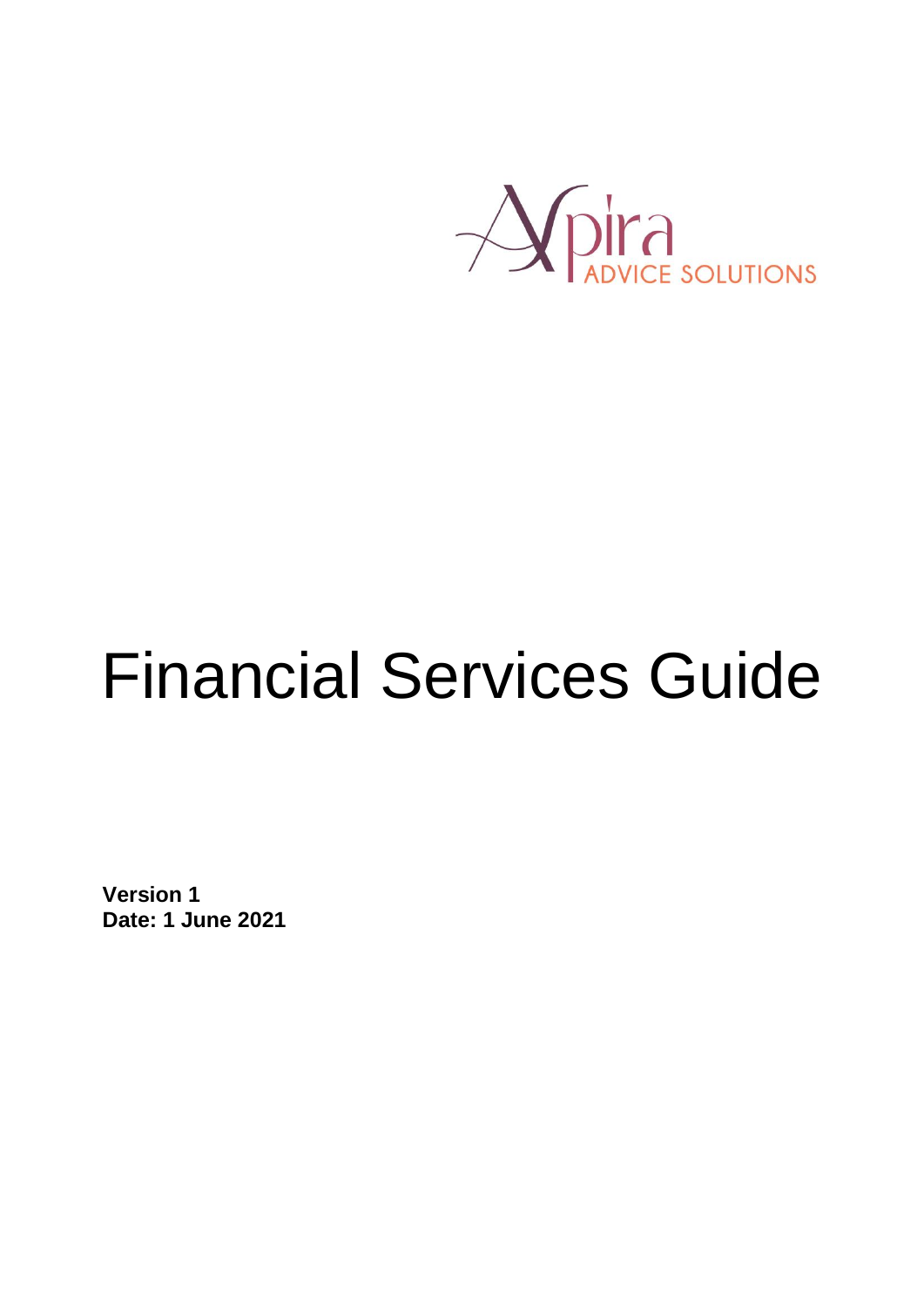### **Important Information about our Licensee**

### **Financial Services Guide**

This Financial Services Guide (FSG) is designed to clarify who we are and what we do, and help you decide whether to use our services.

To make things simple, this guide explains:

- the services and types of products we're able to offer you
- how we and our associates are paid and any other benefits we may receive
- any potential conflicts of interest we may have
- how we protect your privacy and handle your personal information
- how we resolve disputes, and what you should do if you have one.

Please read through the whole FSG, as it's full of useful information – and is also worth holding on to for future reference. The Privacy Notification on page 13 is worthwhile reading as it gives you further clarity on how we handle your personal information. And of course, if you ever have any questions, please contact us.

#### **Other documents you may receive**

In addition to this FSG, if we provide you with financial advice, we will also present you with a written Statement of Advice (SOA).

This will describe:

- advice and strategies we recommend, and the reasons why;
- the financial products and services we recommend and the reasons why;
- any fees or commissions we will receive; and
- any associations we have with financial product providers or other parties that may influence the advice we provide.

After that, any time you receive further financial advice from us, we will either provide you with another SOA or give you (or keep our own) written Record of Advice (ROA). You can request a copy of this by contacting us any time up to seven years from the date of the advice provided. Please refer to the "Contact us" section of this FSG for our contact details.

To help you make an informed decision about a financial product you generally will be given a Product Disclosure Statement (PDS) which outlines the product features and costs in detail. In certain circumstances it is not a requirement that you be given a PDS (including, for example, where you already have one).

#### **Giving us instructions**

If you want to make changes to your financial plan or provide other instructions, please contact us. Please refer to the "Contact us" section of this FSG for our contact details.

Generally, you will need to give us instructions in writing (eg fax, email or letter) or another method agreed with us.

#### **Not Independent**

Consultum Financial Advisers Pty Ltd (Consultum) is a wholly owned subsidiary of IOOF Holdings Limited ABN 49 100 103 722 ("**IOOF**") and is part of the IOOF group of companies ("**IOOF Group**"). The IOOF Group is an issuer of financial products, some of which are included in our Approved Product List (APL). In addition, we may receive commission on life insurance products as explained in the '**How we charge for our services**' section. For these reasons, we are not able to refer to ourselves or our advice as 'independent', 'impartial' or 'unbiased'.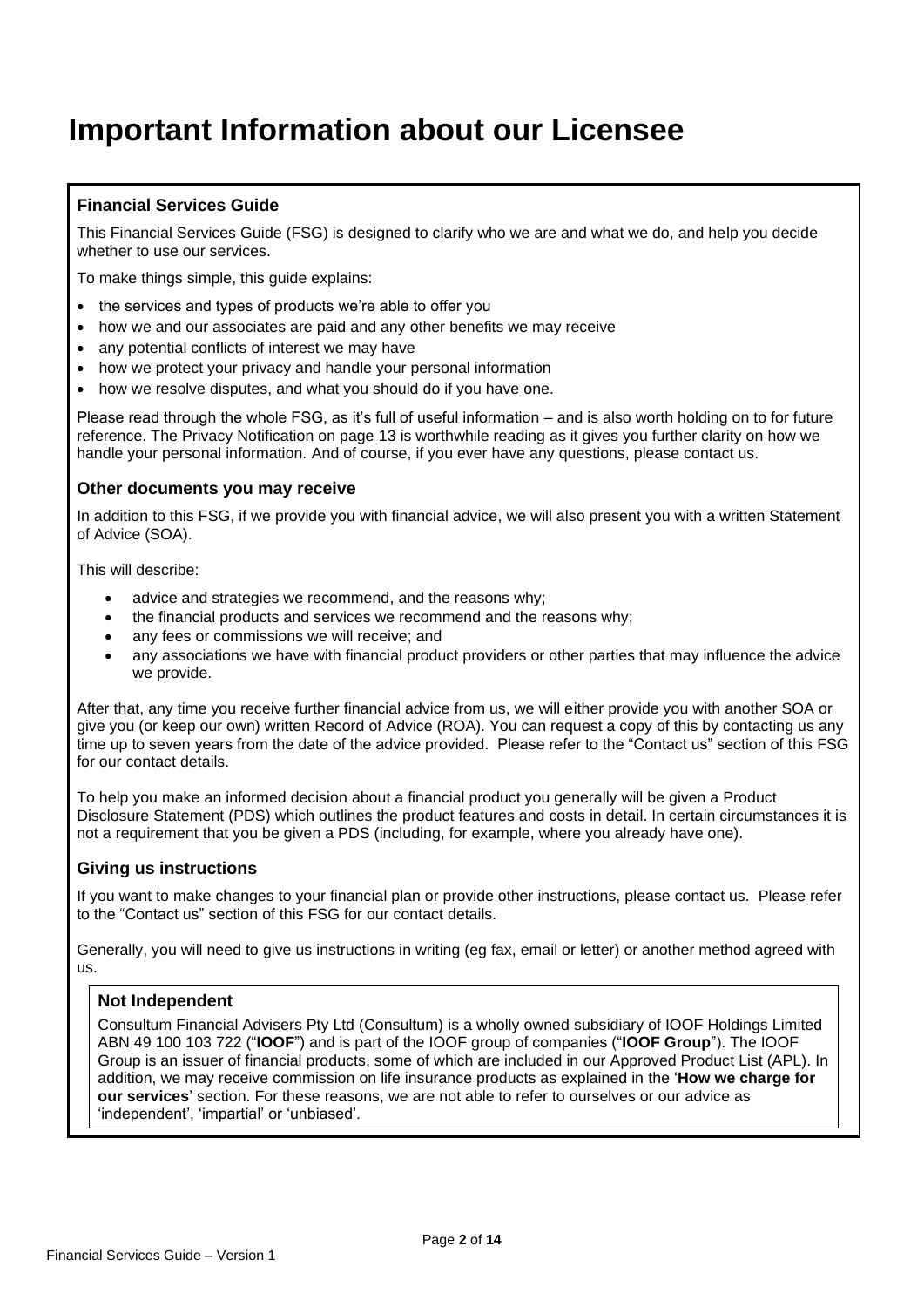We are authorised representatives of Consultum Financial Advisers Pty Ltd ABN 65 006 373 995, Australian Financial Services Licence Number 230323 ("**Consultum**") of Level 6, 161 Collins Street, Melbourne VIC 3000.

#### **Our associations and relationships**

Consultum is a subsidiary of the IOOF Group. If you would like further information about independence, conflicts or selecting a financial adviser you can visit ASIC's Money Smart website [\(www.moneysmart.gov.au/investing/financial](https://www.moneysmart.gov.au/investing/financial-advice)[advice\)](https://www.moneysmart.gov.au/investing/financial-advice).

Consultum Financial Planners are required by law to provide financial advice that meets the obligations set out in the Corporations Act to act in the best interests of each client.

We may recommend financial services and products issued, managed or administered by companies within the IOOF Group or companies in which a shareholding is maintained by an IOOF Group member.

These include products and services issued, managed or operated by the following entities:

- MLC Investments Limited ABN 30 022 641 661 AFSL 230705 (branding includes 'Private Investment Consulting')
- JANA Investment Advisers Pty Ltd ABN 97 006 717 568 AFSL 230693
- NULIS Nominees (Australia) Limited ABN 80 008 515 633 AFSL 236465 as trustee for the MLC Super Fund ABN 70 732 426 024, and as trustee for the MLC Superannuation Fund ABN 40 022 701 955 (branding includes 'MLC' and 'Plum')
- Navigator Australia Limited ABN 45 006 302 987 AFSL 236466 (branding includes 'Pre Select Funds')
- Australian Executor Trustees Limited ABN 84 007 869 794 AFSL 240023
- IOOF Investment Services Limited ABN 80 007 350 405 AFSL 230703
- IOOF Investment Management Limited ABN 53 006 695 021 AFSL 230524
- IOOF Limited ABN 21 087 649 625 AFSL 230522
- Managed Portfolio Services Limited ABN 77 009 549 697 AFSL 233761
- OnePath Funds Management Limited ABN 21 003 002 800 AFSL 238342
- OnePath Custodians Pty Limited ABN 12 008 508 496 AFSL 238346
- Oasis Fund Management Limited ABN 38 106 045 050 AFSL 274331
- Antares Capital Partners Ltd ABN 85 066 081 114 AFSL 234483 (this includes as the issuer of the 'Altrinsic Global Equities Trust' co-branded 'Altrinsic Global Advisers' and 'a partner of MLC Asset Management')
- Fairview Equity Partners Pty Ltd ABN 45 131 426 938 AFSL 329052
- Intermede Investment Partners Limited
- MLC Asset Management Services Limited
- Presima Inc

If we recommend a product or service issued by an IOOF Group company, they will benefit from our recommendation by receiving product and management fees from you as well as fees paid by fund managers to distribute the fund manager's product. Please refer to the relevant PDS and/or offer documents for further information.

We generally recommend products that are listed on Consultum's approved product list. These will include IOOF Group products. Before any products are added to this list a review process is undertaken and products are required to meet minimum standards. If these products are not appropriate for your circumstances, then we may recommend a product outside of this list. At all times, we will ensure that our recommendations are in your best interests.

IOOF does not guarantee or otherwise accept any liability in respect of the financial advice or services provided by Consultum or its authorised representatives.

Consultum and its related bodies corporate distribute insurance products issued by MLC Limited ABN 90 000 000 402 and OnePath Life Limited ABN 33 009 657 176. MLC Limited is part of the Nippon Life Insurance Group. OnePath Life is part of the Zurich Financial Services Group. MLC Limited and OnePath Life are not part of the IOOF Group.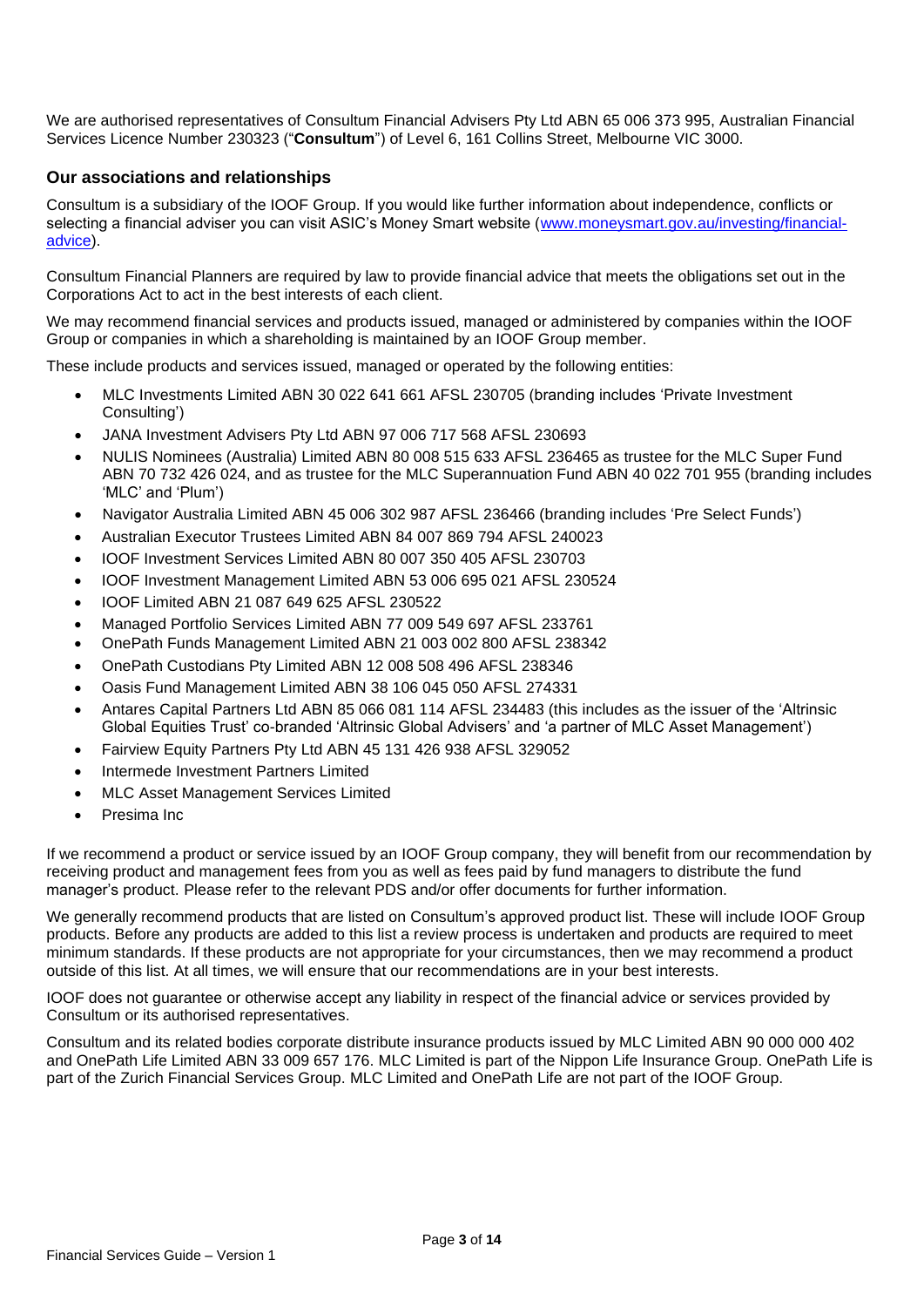### **About us**

#### **Who we are**

Aspira Advice Solutions has been operating in Brisbane North since 2018 (previously trading as MLC Advice Albany Creek). Esti Appleby is the director and Principal financial adviser of the practice.

The Financial Services we offer are provided by Aspira Advice Solutions Pty Ltd, ABN 93 627 832 820 Authorised Representative No. 1268128

The following financial advisers are authorised to provide the financial services referred to in the 'What we do' section of this FSG to you on behalf of Consultum:

Esti Appleby Authorised Representative No. 1005444

Consultum has authorised us to provide you with this Financial Services Guide.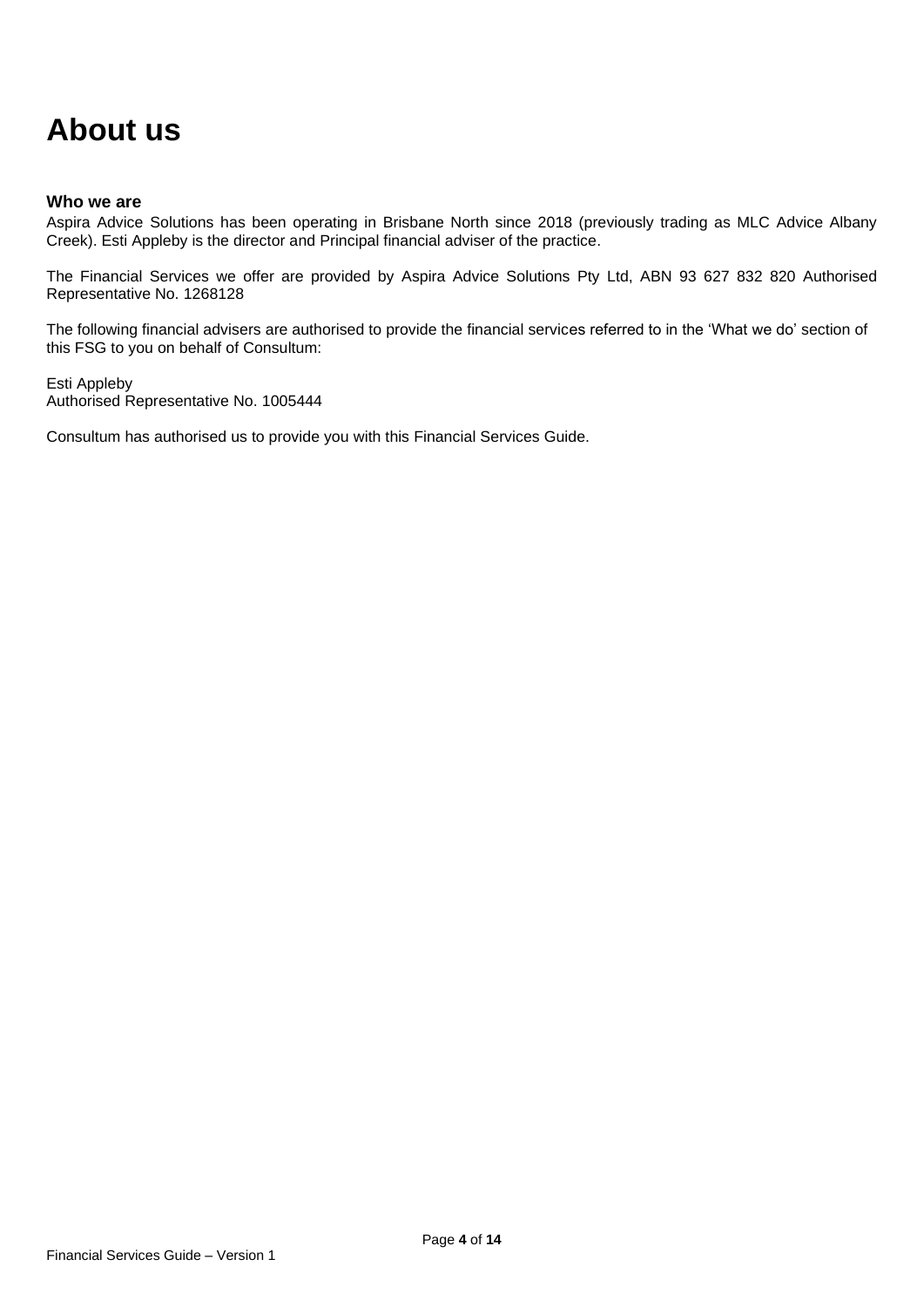#### **What we do**

We are authorised by Consultum to provide financial advice in relation to:

- Wealth Accumulation
- Income & Asset Protection
- **Tax Strategies**
- Superannuation
- Retirement & Redundancy Planning
- Estate Planning
- Government Benefits
- Debt Management

and to provide financial advice and deal in the following financial products:

- Basic Deposit Products
- Non-basic Deposit Products
- Non-cash Payment Products
- Life Products Investment Life Insurance
- Life Products Life Risk Insurance
- Superannuation
- Retirement Savings Accounts
- Managed Investment Schemes, including Investor Directed Portfolio Services (IDPS)
- Government Debentures, Stocks or Bonds
- Securities
- Standard Margin Lending Facilities

Esti Appleby is not authorised by Consultum to provide financial product advice in the following financial products:

• General Insurance Products

We are not authorised to provide any other financial services or financial products on behalf of Consultum.

Where we are unauthorised to provide you with a financial service or financial product that you are interested in, we will advise you of this and refer you to an alternative source of advice.

#### **Contact us**

For more information on anything you have read in this FSG, to obtain a copy of our privacy policy or if there is anything else we can help you with, please contact us at:

Aspira Advice Solutions Pty Ltd Unit 2/12 Blackwood St Mitchelton Qld 4053 Phone: 07 3054 1456 Email: [admin@aspiraadvicesolutions.com.au](mailto:admin@aspiraadvicesolutions.com.au)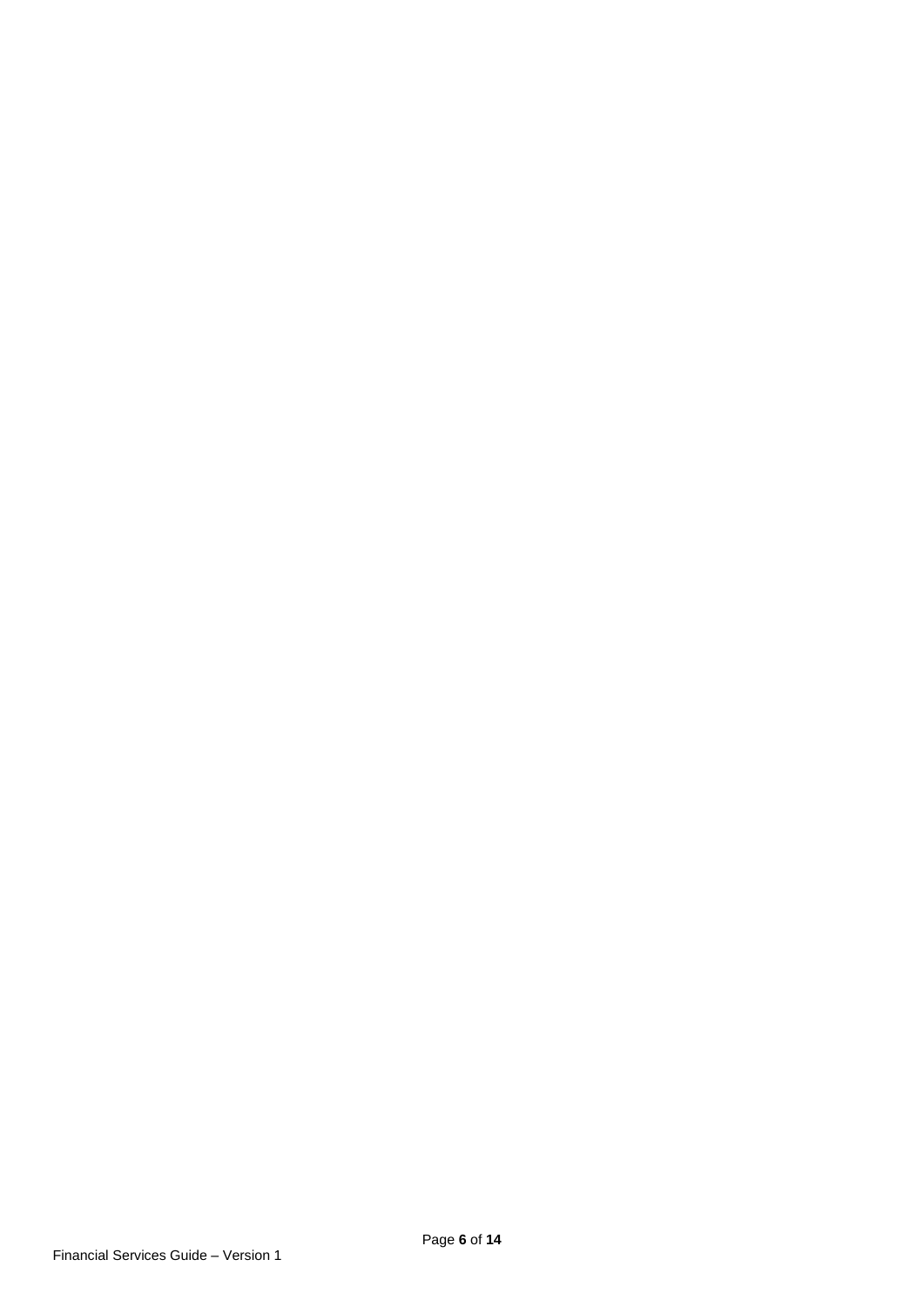### **Your confidence in our advice**

Your satisfaction is very important to us and we have procedures in place to resolve any concerns promptly and fairly.

#### **Our complaints procedure**

If you're unhappy with the advice you receive, or other aspects of our service please follow the steps outlined below.

- 1. Please let your financial adviser know so we can act on it immediately.
- 2. If your adviser has not satisfactorily resolved your complaint, please contact Consultum on **1800 062 134.**

If after speaking to us or your financial adviser, your complaint is not resolved within five (5) business days, please write to:

**Compliance and Professional Standards Manager**  Consultum Financial Advisers Pty Ltd GPO Box 2544W Melbourne, VIC 3001

3. If your complaint isn't resolved within 45 days or to your satisfaction, then you may refer the matter to the Australian Financial Complaints Authority (AFCA):

**Website:** [www.afca.org.au](file:///C:/Users/p780057/AppData/Local/P769641/AppData/Local/Microsoft/Windows/Temporary%20Internet%20Files/Content.Outlook/NKQR1889/www.afca.org.au) **Email:** [info@afca.org.au](mailto:info@afca.org.au) **Telephone:** 1800 931 678 (free call) **In writing to:** Australian Financial Complaints Authority GPO Box 3, Melbourne VIC 3001

AFCA provides fair and independent financial services complaint resolution that's free to consumers. Time limits may apply to lodge a complaint with AFCA, so you should act promptly. You can check the AFCA website to find out if a time limit applies or when the time limit relevant to your circumstances expires.

Consultum holds professional indemnity insurance that satisfies the requirements of section 912B of the Corporations Act. This insurance also covers the conduct of our advisers who were authorised by Consultum at the time of providing the advice but are no longer authorised representatives of Consultum at the time of your complaint.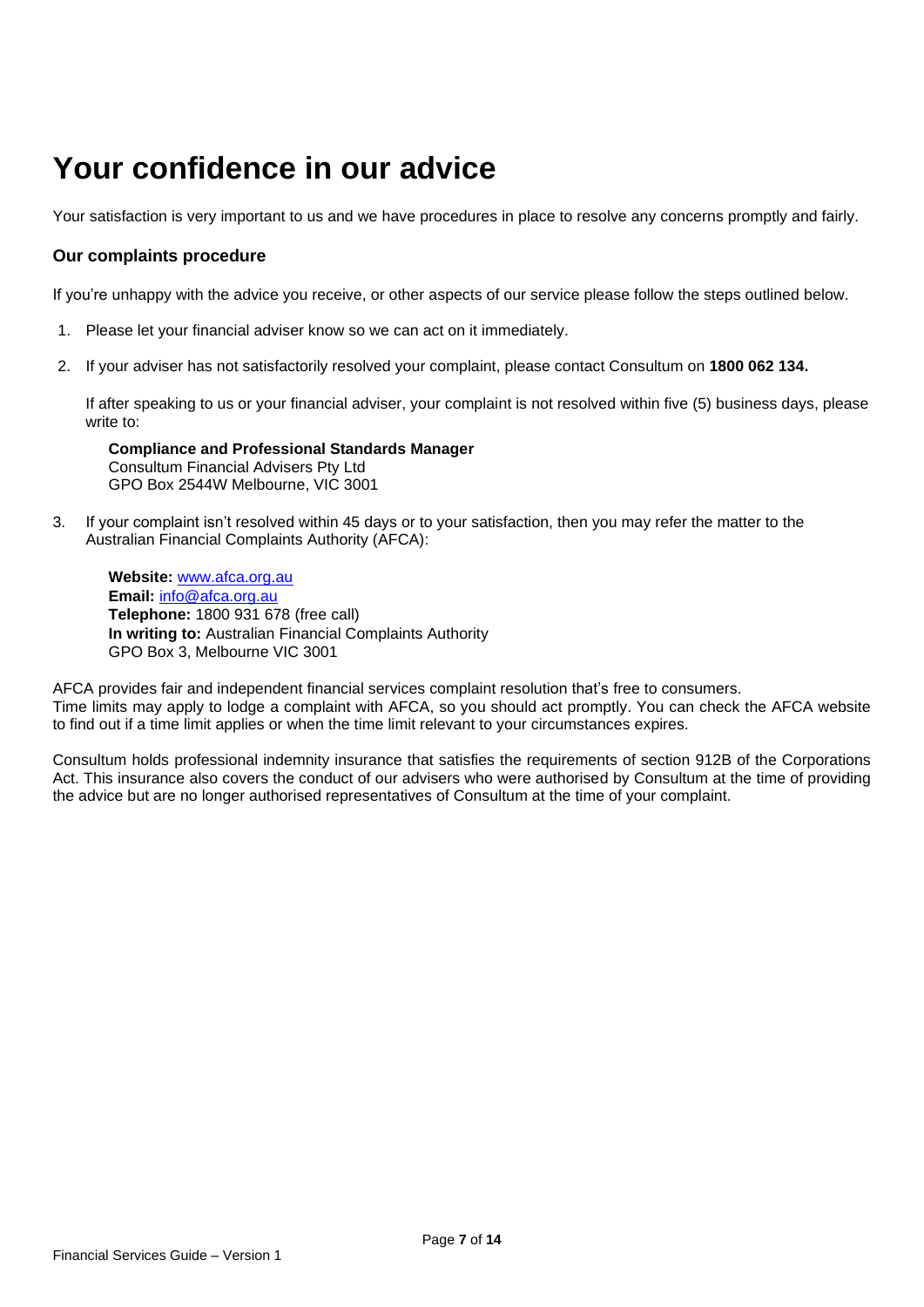### **Payments and benefits we receive**

You can pay for the services you receive on a fee for advice basis. This allows you to know that you are paying for our advice irrespective of any product you use, clarifies the services you are entitled to, and ensures all recommendations are driven by your needs.

We will agree with you the amount you pay based upon:

- a flat dollar fee;
- an hourly rate;
- the amount you invest; or
- a combination of the above.

You can pay in the following ways:

- by direct invoice from us;
- in some circumstances, where possible, as a fee for advice that will be deducted from your investments as a one-off payment or in instalments;
- where applicable, via commission we may receive from a financial product provider when you commence an investment and ongoing commission during the life of the investment;
- where applicable, via commission we may receive from a financial product provider when you commence an insurance contract and ongoing commission annually during the life of the insurance contract; or
- a combination of the above.

If you are not already on a fee for advice package, you can move to this payment at any time.

Please refer to the "How we charge for our services" section of this FSG for further information.

#### **Other payments we may receive**

We will provide you with details of all fees, commissions or other benefits we may receive when we provide advice to you and, where possible, will give actual dollar amounts. If we cannot provide this accurately, we will provide workeddollar examples.

Even if you don't receive personal financial advice from us, you can still request the details of any fees, commissions or other benefits we receive in relation to any other financial service we provide you.

#### **Benefits we may receive**

Sometimes in the process of providing advice, we may receive benefits from product providers.

#### **Conferences**

We may attend conferences and professional development seminars that have a genuine education or training purpose. Consultum, or our employer, may pay for the costs of our travel and accommodation, and events and functions held in conjunction with the conference or seminar.

#### **Non-monetary benefits**

We maintain a public register outlining the alternative forms of remuneration that are payable to, and by us, e.g. benefits valued between \$100 and \$300, and those that relate to genuine education or training and technology software or support.

You can view an extract of the register by contacting us. Please be aware that Consultum may charge you for the cost of providing this information to you.

#### **Sponsorship**

Consultum receives cash payments from product providers who sponsor and attend training presentations, conferences and/or professional development days. Amounts vary between product providers and Aspira Advice Solutions does not directly share in the sponsorship payment; however, we may indirectly benefit as these payments subsidise the costs associated with these training and professional development events.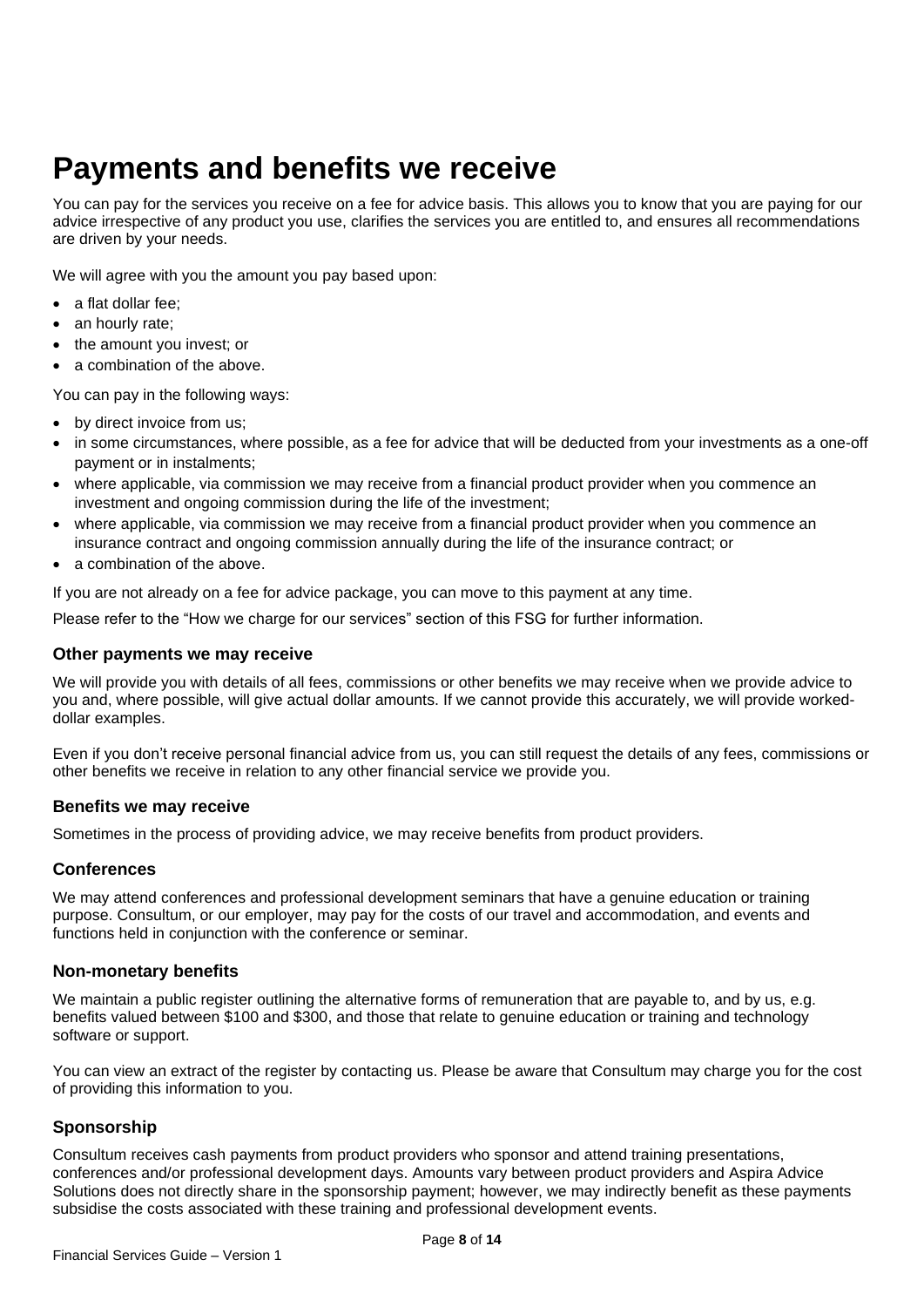#### **Referrals**

#### **Referrals from a third party**

At present we do not have any referral arrangement in place to pay a third party referrer a referral fee, commission or other benefit. If this changes, we will make you aware of this prior to providing advice, or further advice, to you.

#### **Death & TPD Succession/Estate planning**

In the event of our death or permanent disablement, Consultum may acquire our client servicing rights. This helps manage the transition of ownership to ensure you continue to receive advice.

The value of any sale is based on an independent valuation of the business.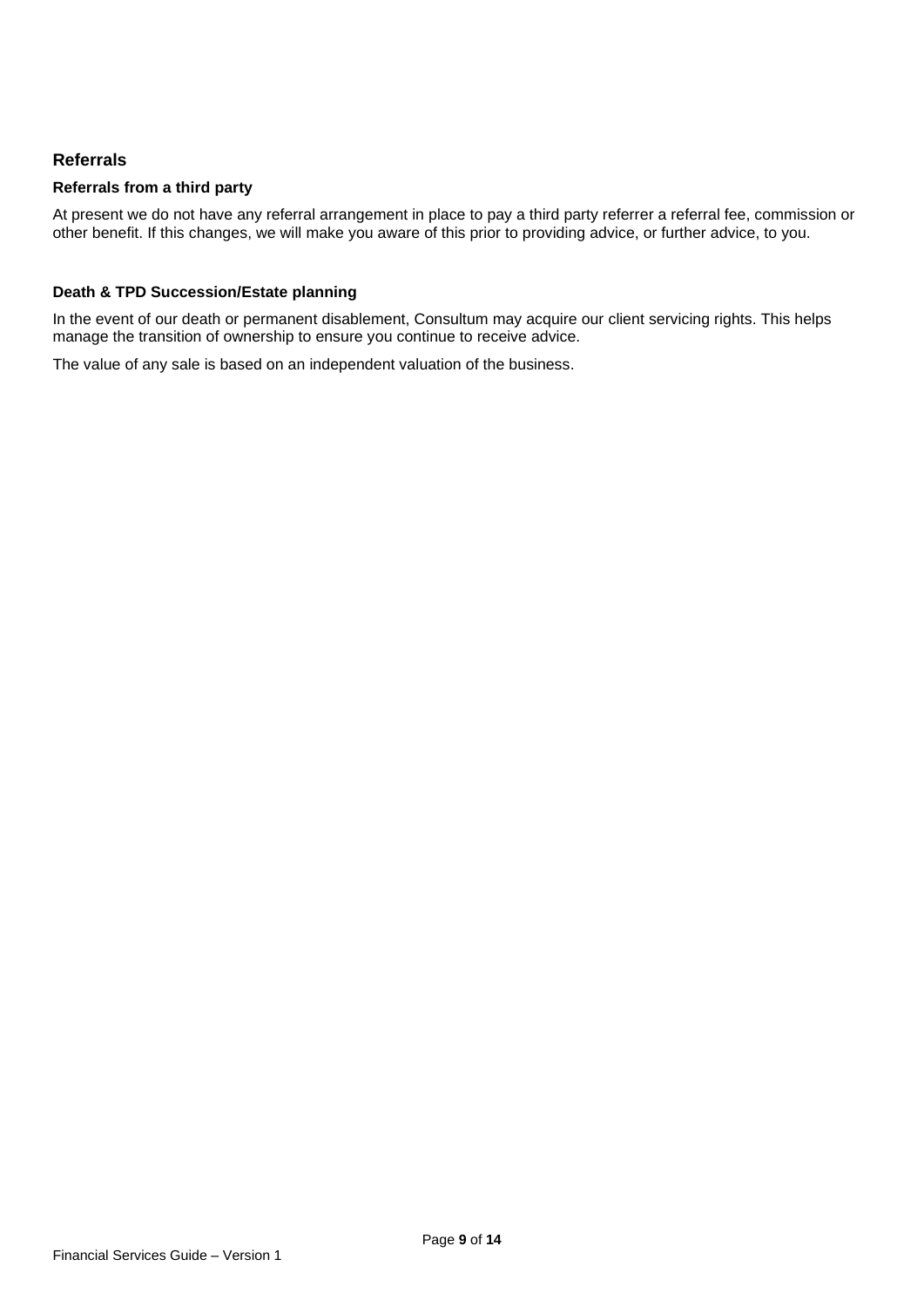### **How we charge for our services**

Fees are calculated based on the level of service needed and the complexity of the advice given, to provide value to you. All fees and commissions are inclusive of GST and the fees could be greater than those disclosed below in complex cases. In these instances, we will inform you of the exact fee payable promptly in writing.

| <b>Initial consultation</b>                     | At our expense                                                                                                                                                                                                                                                                                                                                                                                 |  |
|-------------------------------------------------|------------------------------------------------------------------------------------------------------------------------------------------------------------------------------------------------------------------------------------------------------------------------------------------------------------------------------------------------------------------------------------------------|--|
| <b>Strategy Presentation (if</b><br>applicable) | \$1,320.00 to \$11,000.00                                                                                                                                                                                                                                                                                                                                                                      |  |
| <b>Advice preparation</b>                       | If you elect to pay us a fee for advice the following fees will apply. The fees will<br>depend on the size of the investment portfolio and the complexity of the advice:                                                                                                                                                                                                                       |  |
|                                                 | The minimum fee charged is \$1,320.00 while the maximum fee is \$22,000.00.                                                                                                                                                                                                                                                                                                                    |  |
|                                                 | For example, complex advice that contain multiple goals, strategies and/or tax<br>structures including but not limited to; self-managed superannuation Funds, family<br>trusts and companies, are likely to be charged closer to the maximum. Less complex<br>advice that addresses limited goals, strategies and tax structures are likely to be<br>charged closer to the minimum.            |  |
| Implementation                                  | If you elect to pay us a fee for implementing the advice the following fees may apply.<br>The fees will depend on the size of the investment portfolio and the complexity of the<br>advice:                                                                                                                                                                                                    |  |
|                                                 | Portfolios less than \$100,000.00: Implementation fee of between \$880.00 and<br>\$2,200.00<br>Portfolios \$100,000.00 - \$500,000.00: Implementation fee of between \$2,200.00 and<br>\$7,700.00<br>Portfolios in excess of \$500,000.00: Implementation fee of between \$2,200.00 and<br>\$20,000.00                                                                                         |  |
|                                                 | Borrowed funds - if we recommend you acquire investments using borrowed funds<br>then your implementation fee will be a minimum of \$2,200.00 and a maximum of<br>\$22,000.00.                                                                                                                                                                                                                 |  |
| Ongoing fee for advice                          | If you elect to pay a fee for the ongoing review of your financial planning strategy, the<br>ongoing fee is based on the complexity of ongoing advice and the services provided.<br>The minimum fee is \$1,320.00 while the maximum is 2.5% of the value of your<br>portfolio each year. For example, for investment valued at \$200,000.00 the maximum<br>ongoing fee would be \$5,000.00 pa. |  |
|                                                 | Borrowed funds - if we recommend you acquire investments using borrowed funds<br>then your ongoing fee will be a minimum of \$2,200 and a maximum of \$22,000 pa.                                                                                                                                                                                                                              |  |
|                                                 | The ongoing advice fee will be based on the level of service needed and the<br>complexity of the advice. Complex advice requirements include the use of trusts and<br>ownership structures, overseas assets or incomes, executive options or multiple<br>investment entities. The frequency of the review will also impact on the fee charged.                                                 |  |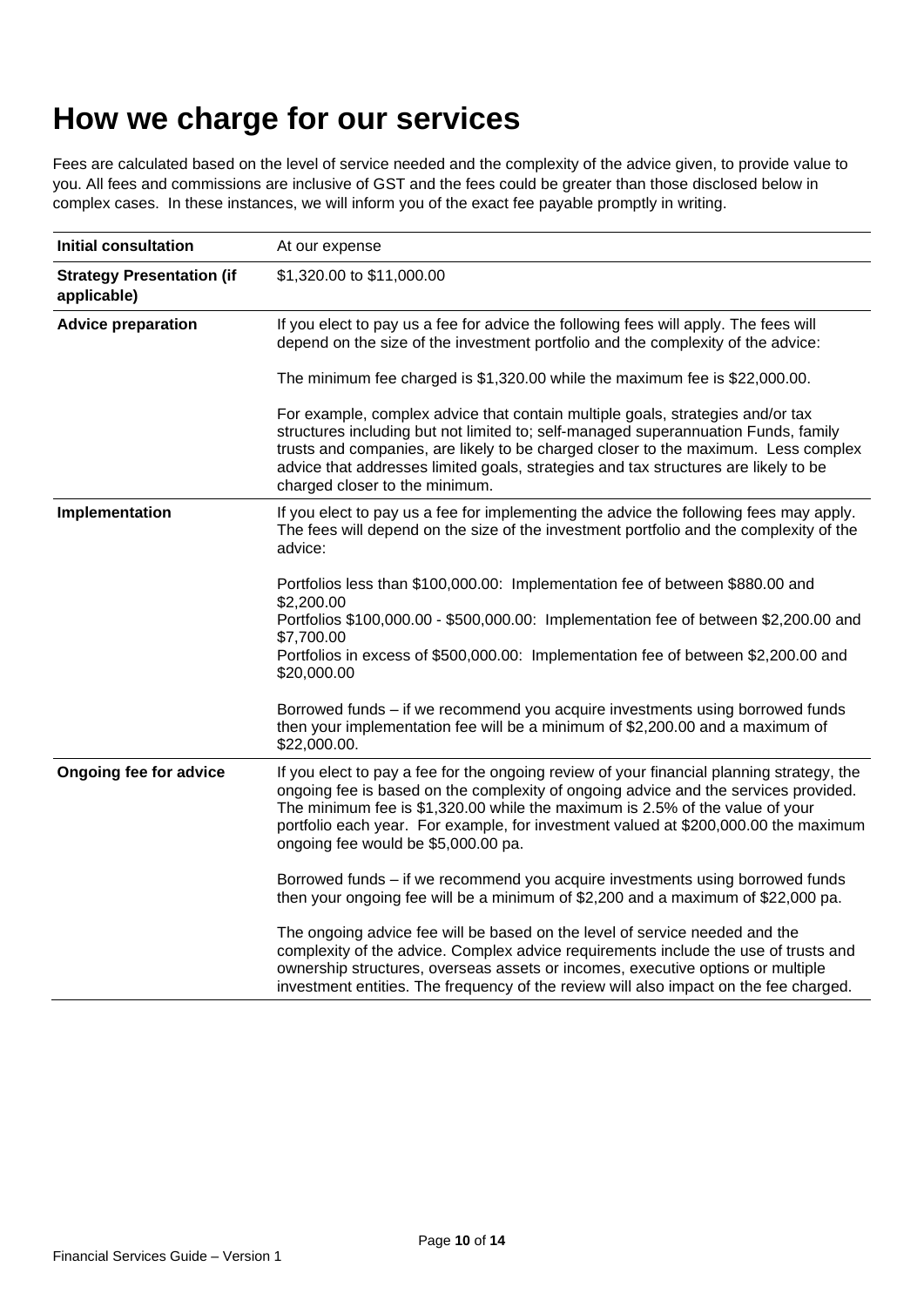| <b>Fixed Term Advice and</b><br><b>Services Agreements</b> | You can elect to enter into a 12 month Fixed Term Advice and Services Agreement<br>as part of your financial planning strategy so you can receive advice services such as<br>a meeting to review your plan. Details of the services will be set out in your 12 month<br>Fixed Term Advice and Services Agreement. |
|------------------------------------------------------------|-------------------------------------------------------------------------------------------------------------------------------------------------------------------------------------------------------------------------------------------------------------------------------------------------------------------|
|                                                            | The fee can range from a minimum of \$1,320.00 while the maximum is or 2.5% of the<br>value of your portfolio each year. The fee applied will be commensurate to the level of<br>service needed and the complexity of the advice provided and will be outlined and<br>agreed with you in the Agreement.           |
|                                                            | For example, for investments valued at \$500,000.00 the maximum annual fee would<br>be \$12,500 pa.                                                                                                                                                                                                               |
|                                                            | Borrowed funds – if we recommend you acquire investments using borrowed funds<br>then your annual fee will be a minimum of \$2,200 pa and a maximum of \$10,000 pa.                                                                                                                                               |
| Ad hoc advice                                              | Where you do not wish to participate in a 12 month Fixed Term Advice and Services<br>Agreement but require ongoing advice on an ad hoc basis, an hourly fee of between<br>\$550.00 and \$880.00 may apply.                                                                                                        |
| <b>Execution only service</b>                              | Where we provide a financial service to facilitate buying or selling of a specific<br>financial product as instructed by you, a one-off minimum of \$550.00 and a maximum<br>of \$5,500.00 fee may apply.                                                                                                         |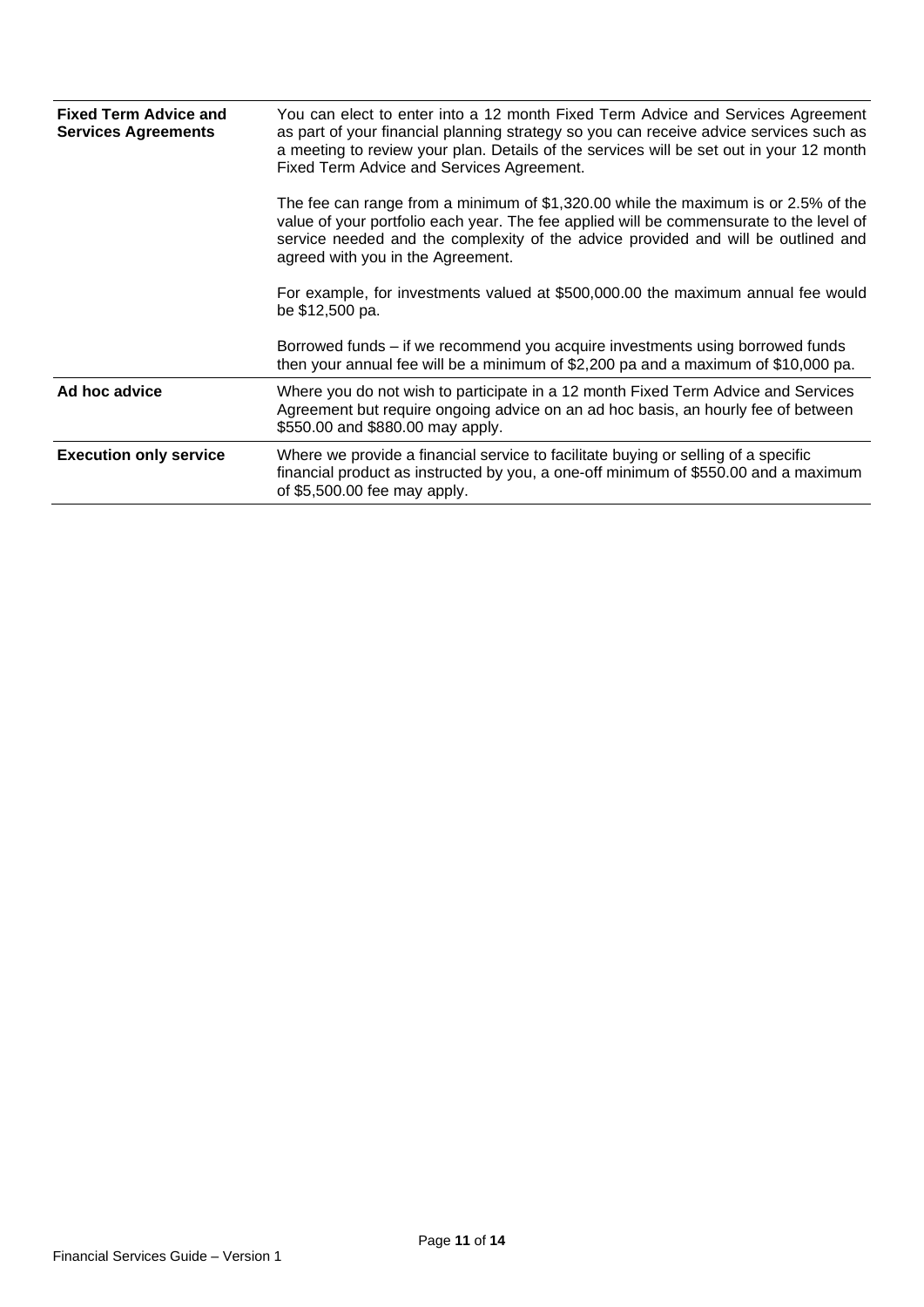**Insurance products** Where we arrange a life insurance product for you, the relevant insurer will pay an initial commission to us. The commission is calculated as a percentage of the premium paid (and may include health, occupational, frequency and modal loadings and policy fees, but excludes stamp duty).

Annual commission will also be paid when you renew your policy each year.

The rates of initial and ongoing commission will depend on the date the policy is issued and are set out in the table below:

| Date policy is issued                                                                                    | <b>Initial Commission (%</b><br>of annual policy cost<br>including GST) | Ongoing<br><b>Commission</b><br>(% of annual policy<br>cost including GST) |
|----------------------------------------------------------------------------------------------------------|-------------------------------------------------------------------------|----------------------------------------------------------------------------|
| Before 1 January 2018 or<br>before 1 April 2018 (where the<br>application was received<br>before 1/1/18) | up to 130%                                                              | up to 33%                                                                  |
| From 1 January 2018                                                                                      | up to $88%$                                                             | up to $33%$                                                                |
| From 1 January 2019                                                                                      | up to 77%                                                               | up to 33%                                                                  |
| From 1 January 2020                                                                                      | up to $66%$                                                             | up to $33%$                                                                |

We may receive commission at pre 1 January 2018 rates if:

- you increase your cover, add new cover or otherwise amend a policy purchased by you before 1 January 2018; and
- that policy amendment results in commission receivable by us, and
- that policy amendment is eligible for pre-1 January 2018 commission rates.

**Example** (all figures include GST):

You purchase the policy for \$1000 on 1 December 2019. We may receive an initial commission of up to \$770 (\$1000 x 77%) in the first year and ongoing commissions of \$330 per annum (\$1000 x 33%) for as long as you continue to hold the policy.

If you increase your cover on 1 July 2020 for a cost of \$500, we may receive an initial commission of up to  $$330$  (\$500 x 66%). The ongoing commissions on the additional cover may be up to  $$165$  (\$500 x 33%). This is in addition to the ongoing commissions of \$330 per annum when the policy was purchased. Total ongoing commissions payable to us may be up to \$495 (\$1500 x 33%).

Please note that the initial and ongoing commissions on life insurance products are paid to us by the product provider and are not an additional cost to you.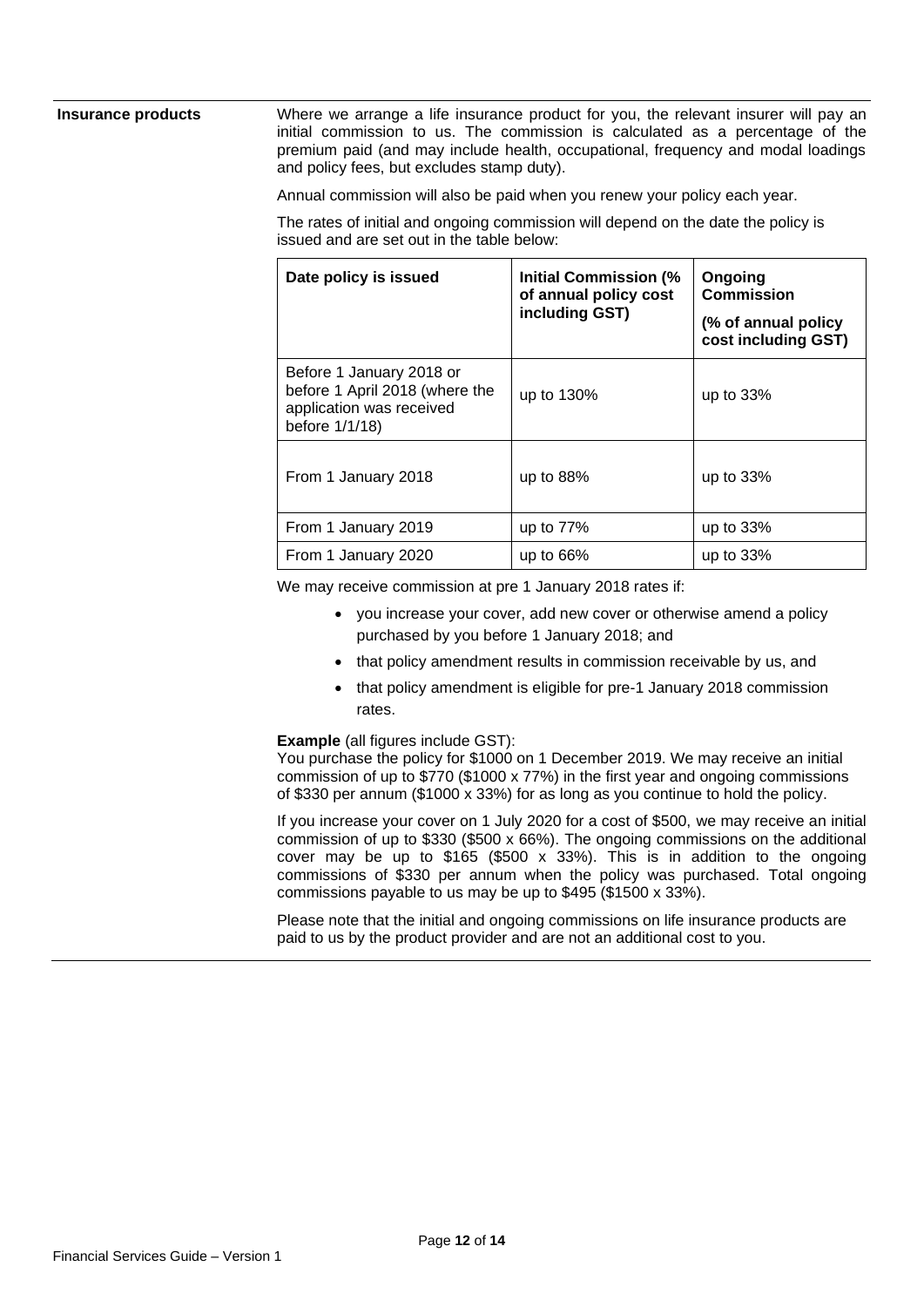## **Privacy Notification**

#### **How we manage your personal information**

We are grateful for the trust and confidence you have in us to safeguard your privacy. This notification covers us and tells you how we collect your information, what we use it for and who we share it with. It also points out some key features of our Privacy Policy. If you would like more information, please refer to our Privacy Policy available at [www.consultum.com.au/privacy.](http://www.consultum.com.au/privacy) You can also request a copy by calling our client services team on 1800 062 134 or by writing to:

#### **Privacy Officer**

Consultum Financial Advisers Pty Ltd GPO Box 264 Melbourne, VIC 3001.

#### **Collecting and using your personal information**

We will collect and use your personal information (which may, if authorised and required, include your sensitive information, such as health information) for a variety of purposes, including to provide you with the financial services you have requested (including answering your requests and complaints, varying products and services and managing your relevant product portfolios) and to contact you about other products and services that may be relevant to you. We may also collect personal information in order to prevent or investigate any fraud or crime, or any suspected fraud or crime.

We'll collect your personal information from you directly whenever we can. Sometimes we collect your personal information from other sources or third parties such as your accountant, or other reliable identity verification service providers. We do this only if it's necessary to do so, for example where:

- we need information from an insurer about an insurance application you make through us;
- at your request, we exchange information with your legal or financial advisers or other representatives.

If we collect information that can be used to identify you, we will take reasonable steps to notify you of that collection.

We may collect information about you because we are required or authorised by law to collect it. There are laws that affect financial institutions, including company and tax law, which require us to collect personal information. For example, we require personal information to verify your identity under Commonwealth Anti-Money Laundering law.

#### **What happens if you don't provide your information to us?**

If you choose not to provide your information to us, we may not be able to:

- provide you with the product or service you want;
- manage or administer your product or service;
- verify your identity or protect against fraud; or
- let you know about other products or services that might better meet your financial and lifestyle needs.

#### **Protecting your privacy**

Protecting your privacy is essential to our business. Your file, containing your profile, personal objectives, financial circumstances and our recommendations, is kept securely.

#### **Disclosing your personal information**

We may share your personal information (which may, if authorised and required, include your sensitive information, such as health information) with third parties for the purposes for which we are authorised to use your information.

This may include to the following types of third parties:

• those involved in providing, managing or administering the products or services you have requested, including other advisers, paraplanners and organisations who work with us, including Consultum and other members of the IOOF Group, depending on the financial services and products you have requested;